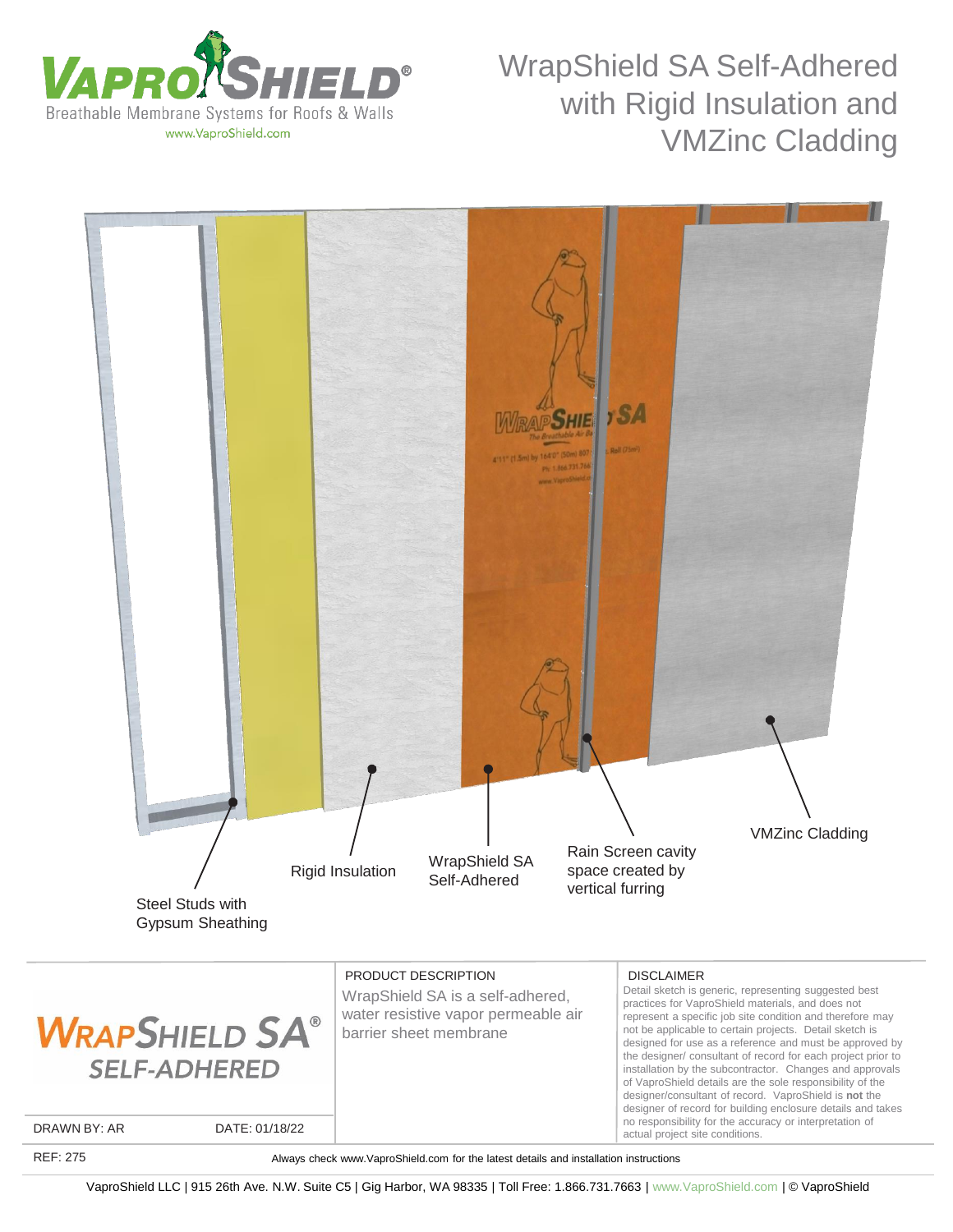





PRODUCT DESCRIPTION

WrapShield SA is a self-adhered, water resistive vapor permeable air barrier sheet membrane

## DISCLAIMER

Detail sketch is generic, representing suggested best practices for VaproShield materials, and does not represent a specific job site condition and therefore may not be applicable to certain projects. Detail sketch is designed for use as a reference and must be approved by the designer/ consultant of record for each project prior to installation by the subcontractor. Changes and approvals of VaproShield details are the sole responsibility of the designer/consultant of record. VaproShield is **not** the designer of record for building enclosure details and takes no responsibility for the accuracy or interpretation of actual project site conditions.

DRAWN BY: AR DATE: 01/18/22

REF: 275

Always check www.VaproShield.com for the latest details and installation instructions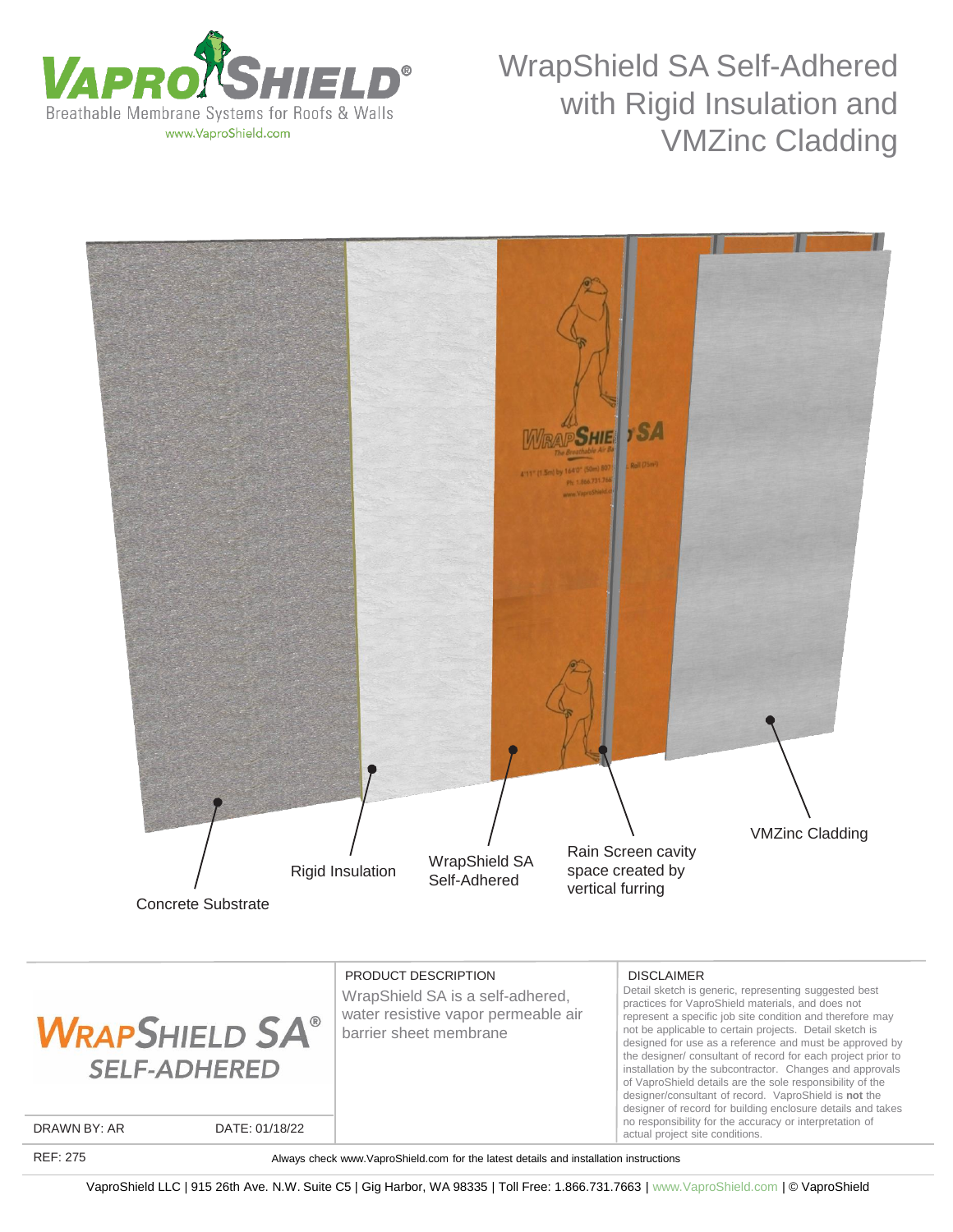